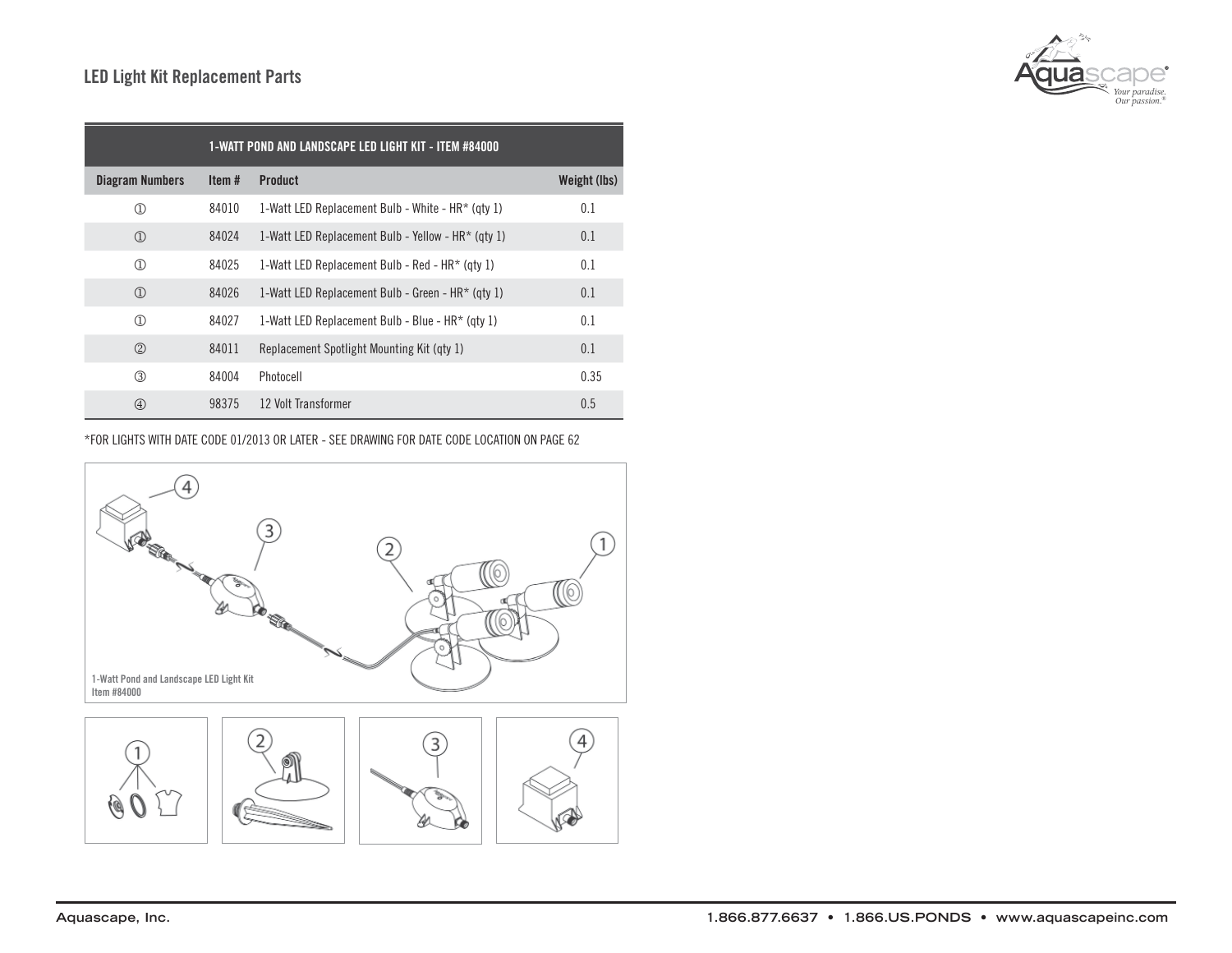## LED Lighting Replacement Parts

| 1-WATT LED BULLET SPOTLIGHT - ITEM #98283 AND #98926 |       |                                           |              |  |  |
|------------------------------------------------------|-------|-------------------------------------------|--------------|--|--|
| <b>Diagram Numbers</b>                               | Item# | <b>Product</b>                            | Weight (lbs) |  |  |
| ①                                                    | 98452 | 1-Watt LED Natural White Replacement Bulb | 0.1          |  |  |
| $\textcircled{\scriptsize{1}}$                       | 98370 | 1-Watt LED Red Replacement Bulb           | 0.1          |  |  |
| $\textcircled{\scriptsize{1}}$                       | 98371 | 1-Watt LED Blue Replacement Bulb          | 0.1          |  |  |
| $\textcircled{\scriptsize{1}}$                       | 98372 | 1-Watt LED Green Replacement Bulb         | 0.1          |  |  |
| $\textcircled{\scriptsize{1}}$                       | 98373 | 1-Watt LED Yellow Replacement Bulb        | 0.1          |  |  |
| $^{\circledR}$                                       | 84011 | 1-Watt LED Bullet Spotlight Mounting Kit  | 1.5          |  |  |



1-Watt LED Bullet Spotlight Item #98283 and #98926

 $(2)$ 



| 1-WATT LED BULLET SPOTLIGHT - ITEM #98283 AND #98926 - HR* |       |                                            |              |  |  |
|------------------------------------------------------------|-------|--------------------------------------------|--------------|--|--|
| Diagram Numbers                                            | Item# | <b>Product</b>                             | Weight (lbs) |  |  |
| (1)                                                        | 84010 | 1-Watt LED Replacement Bulb - White - HR*  | 0.1          |  |  |
| $\rm (I)$                                                  | 84024 | 1-Watt LED Replacement Bulb - Yellow - HR* | 0.1          |  |  |
| $\textcircled{\scriptsize{1}}$                             | 84025 | 1-Watt LED Replacement Bulb - Red - HR*    | 0.1          |  |  |
| (1)                                                        | 84026 | 1-Watt LED Replacement Bulb - Green - HR*  | 0.1          |  |  |
| (1)                                                        | 84027 | 1-Watt LED Replacement Bulb - Blue - HR*   | 0.1          |  |  |

\*FOR LIGHTS WITH DATE CODE 01/2013 OR LATER - SEE DRAWING FOR DATE CODE LOCATION.



Date code is located at base of light on mounting bracket.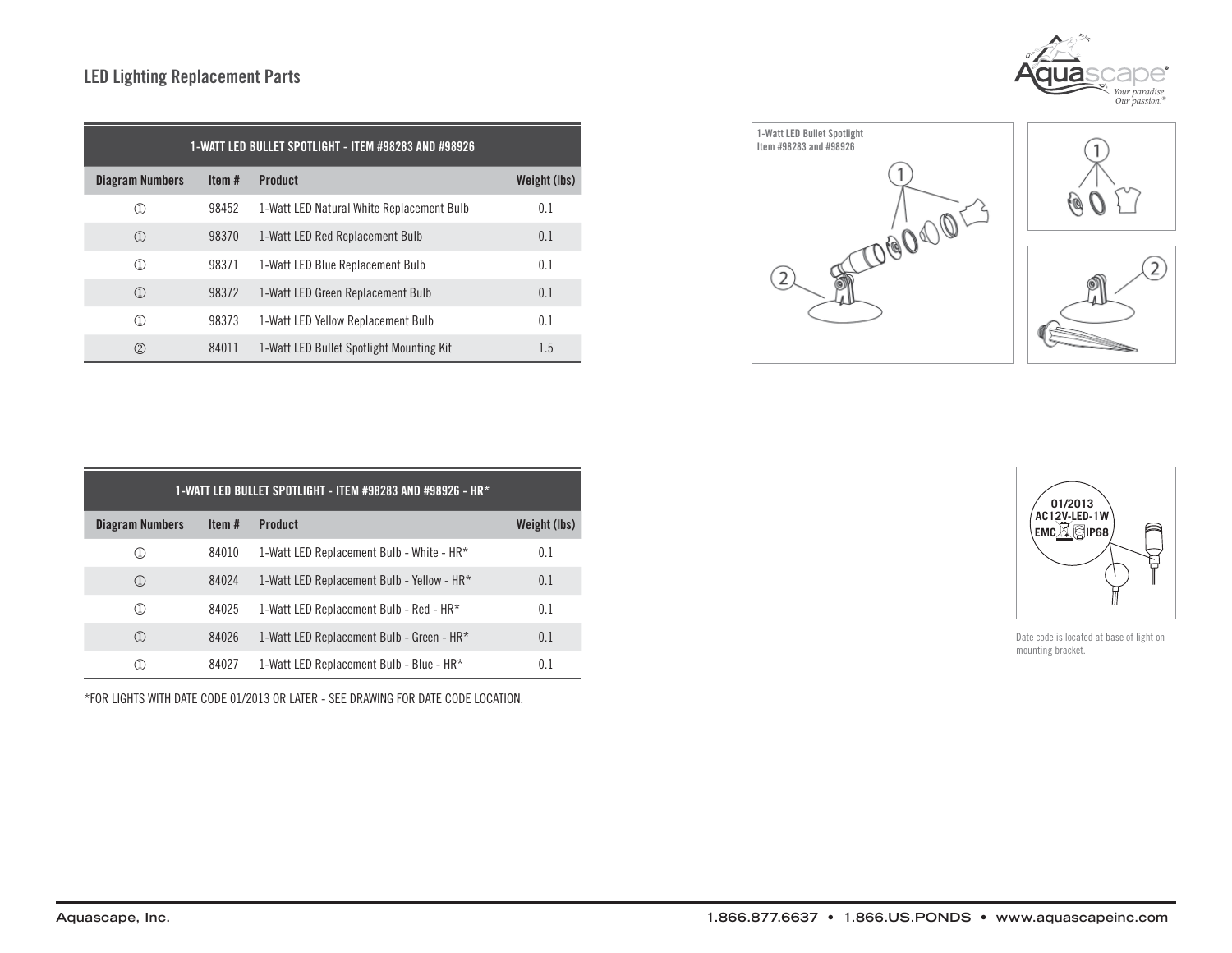## LED Lighting Replacement Parts

| 1-WATT LED WATERFALL LIGHT - ITEM #98487 AND #98928 |          |                                             |              |  |
|-----------------------------------------------------|----------|---------------------------------------------|--------------|--|
| Diagram Numbers                                     | Item $#$ | <b>Product</b>                              | Weight (lbs) |  |
| $^{\circledR}$                                      | 98370    | 1-Watt LED Red Replacement Bulb             | 0.1          |  |
| $\circled{1}$                                       | 98371    | 1-Watt LED Blue Replacement Bulb            | 0.1          |  |
| $\circled{1}$                                       | 98372    | 1-Watt LED Green Replacement Bulb           | 0.1          |  |
| $\circled{1}$                                       | 98373    | 1-Watt LED Yellow Replacement Bulb          | 0.1          |  |
| $\circled{1}$                                       | 98452    | 1-Watt LED Natural White Replacement Bulb   | 0.1          |  |
| $\circled{2}$                                       | 98791    | 1-Watt LED Waterfall Light Replacement Base | 0.5          |  |

| 1-WATT LED WATERFALL LIGHT - ITEM #98487 AND #98928 - HR* |       |                                            |              |  |
|-----------------------------------------------------------|-------|--------------------------------------------|--------------|--|
| <b>Diagram Numbers</b>                                    | Item# | <b>Product</b>                             | Weight (lbs) |  |
| $\left(1\right)$                                          | 84010 | 1-Watt LED Replacement Bulb - White - HR*  | 0.1          |  |
| $\textcircled{\scriptsize{1}}$                            | 84024 | 1-Watt LED Replacement Bulb - Yellow - HR* | 0.1          |  |
| $\rm \scriptstyle{(1)}$                                   | 84025 | 1-Watt LED Replacement Bulb - Red - HR*    | 0.1          |  |
| $\rm (I)$                                                 | 84026 | 1-Watt LED Replacement Bulb - Green - HR*  | 0.1          |  |
|                                                           | 84027 | 1-Watt LED Replacement Bulb - Blue - HR*   | 0.1          |  |

\*FOR LIGHTS WITH DATE CODE 01/2013 OR LATER - SEE DRAWING FOR DATE CODE LOCATION.





*Your paradise. Our passion.®*

 $O \circ \sqrt{O}$ 



Date code is located on the bottom of light.